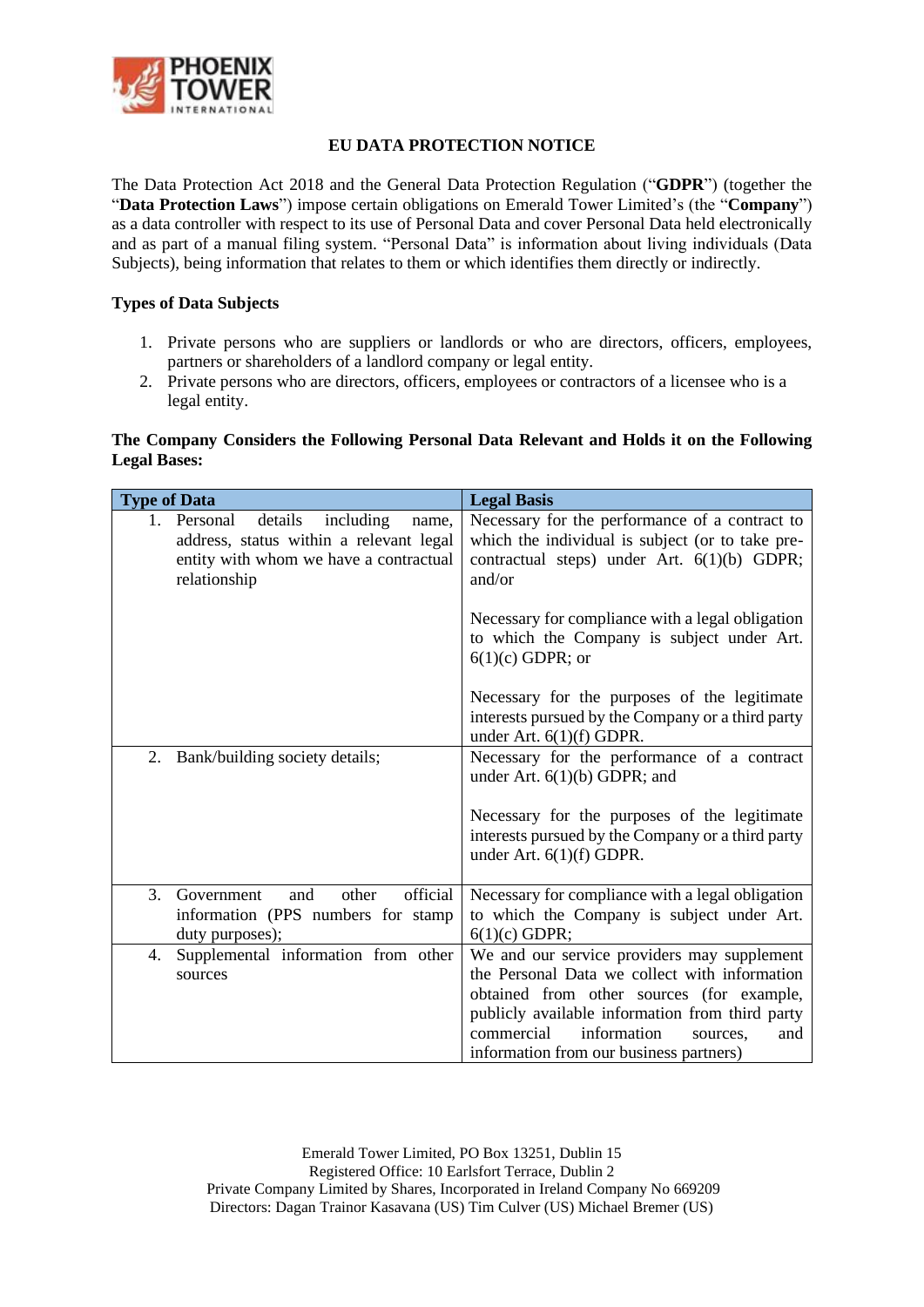

# **Purposes for which Data is Held**

Personal Data is collected primarily for the purposes of (all of which constitute our legitimate interests):

- 1. Managing our assets and property leases and performing our obligations and exercising our rights under such agreements;
- 2. To communicate with you and other individuals;
- 3. manage our business operations and IT infrastructure, in line with our internal policies and procedures, including those relating to finance and accounting; billing and collections; IT systems operation; data and website hosting; data analytics; business continuity; records management; document management; and auditing; In addition, we monitor electronic communications between us (for example, emails) to protect you, our business and IT infrastructure, and third parties including by:
	- a. identifying and dealing with inappropriate communications; and
	- b. looking for and removing any viruses, or other malware, and resolving any other information security issues.
- 4. maintaining records relating to business activities, budgeting, financial management and reporting, communications, managing mergers, acquisitions, sales, reorganisations or disposals of assets and integration with purchaser.
- 5. manage complaints, feedback and queries, and handle requests for data access or correction, or the exercise of other rights relating to Personal Data;
- 6. establish and defend legal rights to protect our business operations, and those of our business partners, and secure our rights, privacy, safety or property, and that of our business partners, you, or other individuals or third parties and to enforce our contractual or legal rights; and
- 7. complying with legal and regulatory obligations, record-keeping and reporting obligations, insurance requirements, payment of tax and duty, compliance with requests from government or other public authorities (including those outside your country of residence if required), responding to legal process such as subpoenas, summons or warrants, court orders, conducting investigations and complying with internal policies and procedures.

#### **Disclosure of Personal Data**

We may disclose Personal Data to our service providers, such as accountants, auditors, experts, lawyers and other professional advisors; IT system providers, marketing agents, support and hosting service providers; advertising, marketing and market research; banks and financial institutions that service our accounts; document and records management providers; and other third party vendors and outsourced service providers and group companies that assist us in carrying out business activities.

We may also share Personal Data with: (a) government or other public authorities (including, but not limited to, courts, regulatory bodies, law enforcement agencies, tax authorities and criminal investigations agencies); and (b) third party participants in legal proceedings and their accountants, auditors, lawyers, and other advisors and representatives, as we believe to be necessary or appropriate.

### **Data Transfers outside the EEA**

The Company transfers Personal Data outside the EEA to its parent company, Phoenix Tower International LLC and its service providers in the United States. Such transfer will be subject to appropriate safeguards in accordance with the Data Protection Laws.

> Emerald Tower Limited, PO Box 13251, Dublin 15 Registered Office: 10 Earlsfort Terrace, Dublin 2 Private Company Limited by Shares, Incorporated in Ireland Company No 669209 Directors: Dagan Trainor Kasavana (US) Tim Culver (US) Michael Bremer (US)